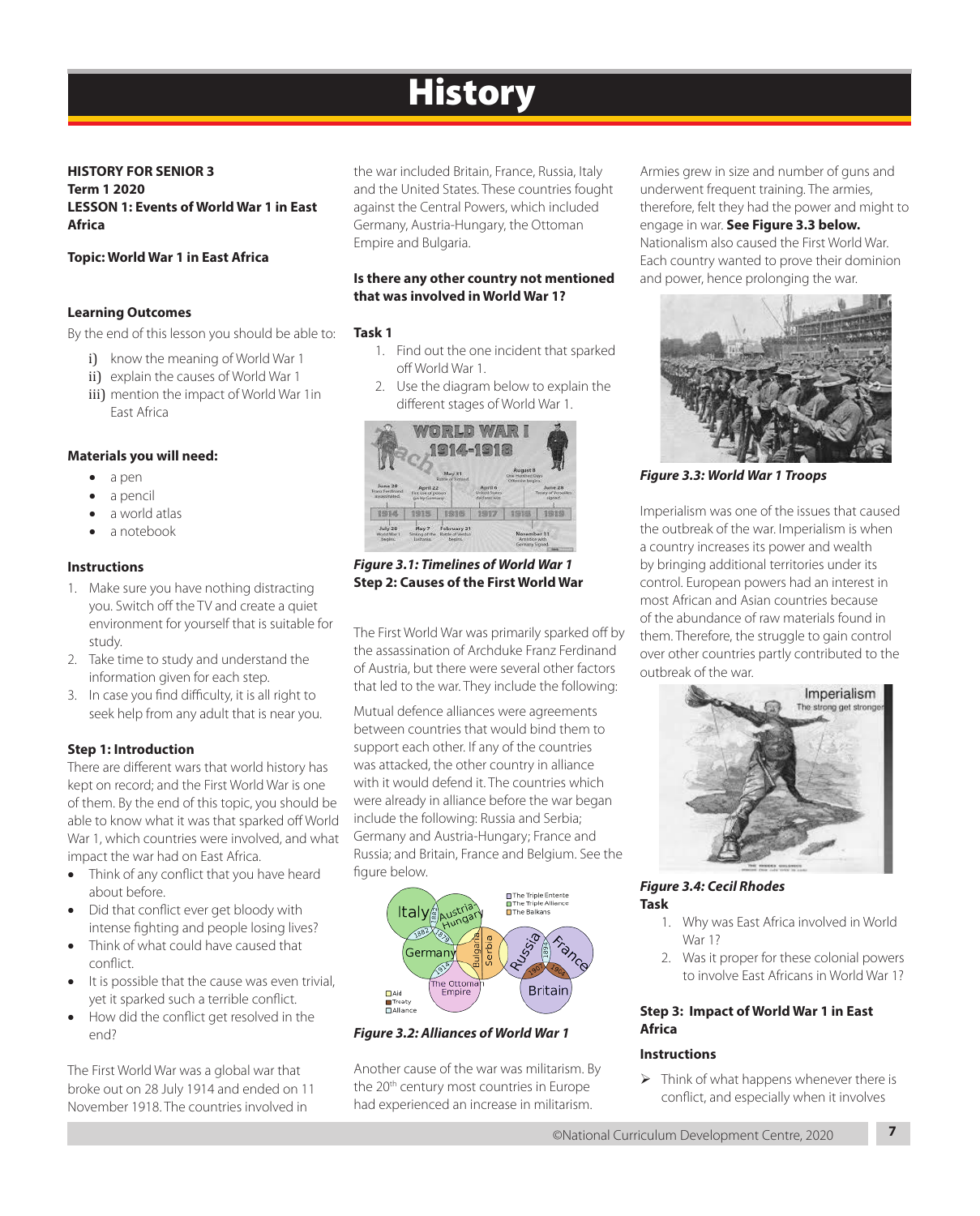weapons of mass destruction**.**

- $\triangleright$  Think of circumstances in your area such as a fight between the police and protesters. Were some people shot dead in the scuffle?
- $\triangleright$  What about the areas surrounding the location where the incidents take place?
- $\triangleright$  A case in point is a scuffle between the Uganda Police and rioting Makerere University students. The police disperse the protesting students with gunshots and teargas.
- $\triangleright$  This does not only affect the students in Makerere but their parents, the surrounding businesses, and the local residents as well.

#### **See the pictures below showing the police using teargas and force to disperse rioters.**

![](_page_1_Picture_6.jpeg)

*Figure 3.5: Riots in Kampala* 

Whenever there is a conflict, it does not affect only the parties to the conflict but also the people around them. The First World War similarly had a great impact on people in the following respects:

The war brought every economic activity worldwide to a standstill; so there was no economic development during the war. Trade and commerce also suffered greatly; trade could not go on. Agriculture also greatly declined. European plantations were abandoned in order to concentrate on fighting.

Very many lives were lost and a lot of property destroyed. In the midst of such intense global fighting, very many people were killed in a brutal way and their property demolished.

Africans' attitude towards Europeans changed; the Africans became very critical and started questioning Europeans regarding everything. That is why the Africans rose up and started demanding power and representation in

government. Some of the Africans who participated in the war gained exposure and were now able to stand up and fight for their rights.

There was increased exploitation of the Africans by the colonialists. Those who supported their imperial masters in the war did not get the rewards that had been promised them, and this intensified their bitterness towards the white man.

#### **Study the above pictures and note down your observations on the impact of the war.**

### **Task**

- 1. Classify the above effects into social political and economic effects.
- 2. Study the puzzle below and identify any words related to World War 1.

![](_page_1_Picture_18.jpeg)

# **Lesson Summary**

World War 1 did not have an impact only on the countries that were involved in it but also on their colonial territories across the world, East Africa inclusive. The European colonial powers did not have enough manpower to participate in the First World War and thus recruited manpower from East Africa to boost their troop numbers. The impacts of the war were economic, political and social. As a result, there was mass destruction of human lives and property, leading to widespread trauma. The war also had a long-lasting effect on East Africa's economy and politics, among others.

# **Follow-up Activity**

- 1. Make reference to any other conflicts in Uganda and discuss their effects on the people.
- 2. Look for any old newspapers that reported an incident that occurred during one such conflict and summarise it in your notebook, taking note of how people were affected by the conflict.

## **LESSON 2: The Development of Nationalism in Uganda**

## **Topic: Rise of Nationalism in Uganda**

#### **Learning Outcomes**

By the end of this lesson you should be able to:

- i) know the meaning of nationalism.
- ii) identify the factors responsible for the rise of nationalism in Uganda.
- iii) define the role played by political parties in Uganda.

## **Materials you will need:**

- • a pen
- a pencil
- coloured pencils
- a notebook where you will write down your findings
- any newspaper, magazine or book that talks about nationalism in Uganda

## **Instructions**

- 1. Make sure you have nothing distracting you. Switch off the TV and create a quiet environment for yourself that is suitable for study.
- 2. Take time to study and understand the information given for each step.
- 3. Read the instructions carefully before attempting each activity.
- 4. In case you find difficulty, it is all right to seek help from any adult who is near you.

### **Step 1: Introduction**

Nationalism can be defined as loyalty and devotion to a nation. It is a feeling that people have of being loyal to and proud of their country, often with the belief that it is better and more important than other countries. Or it can be a sense of national consciousness that exalts one nation above all others and places primary emphasis on the promotion of its culture and interests as opposed to those of other nations.

- $\triangleright$  Is there anything like an item or activity that you love so much and put before any other thing?
- $\triangleright$  This can be your sibling, your friend, or an activity that you enjoy doing.
- $\triangleright$  Think of moments when the love for any of the above has influenced the decisions and actions that you have taken.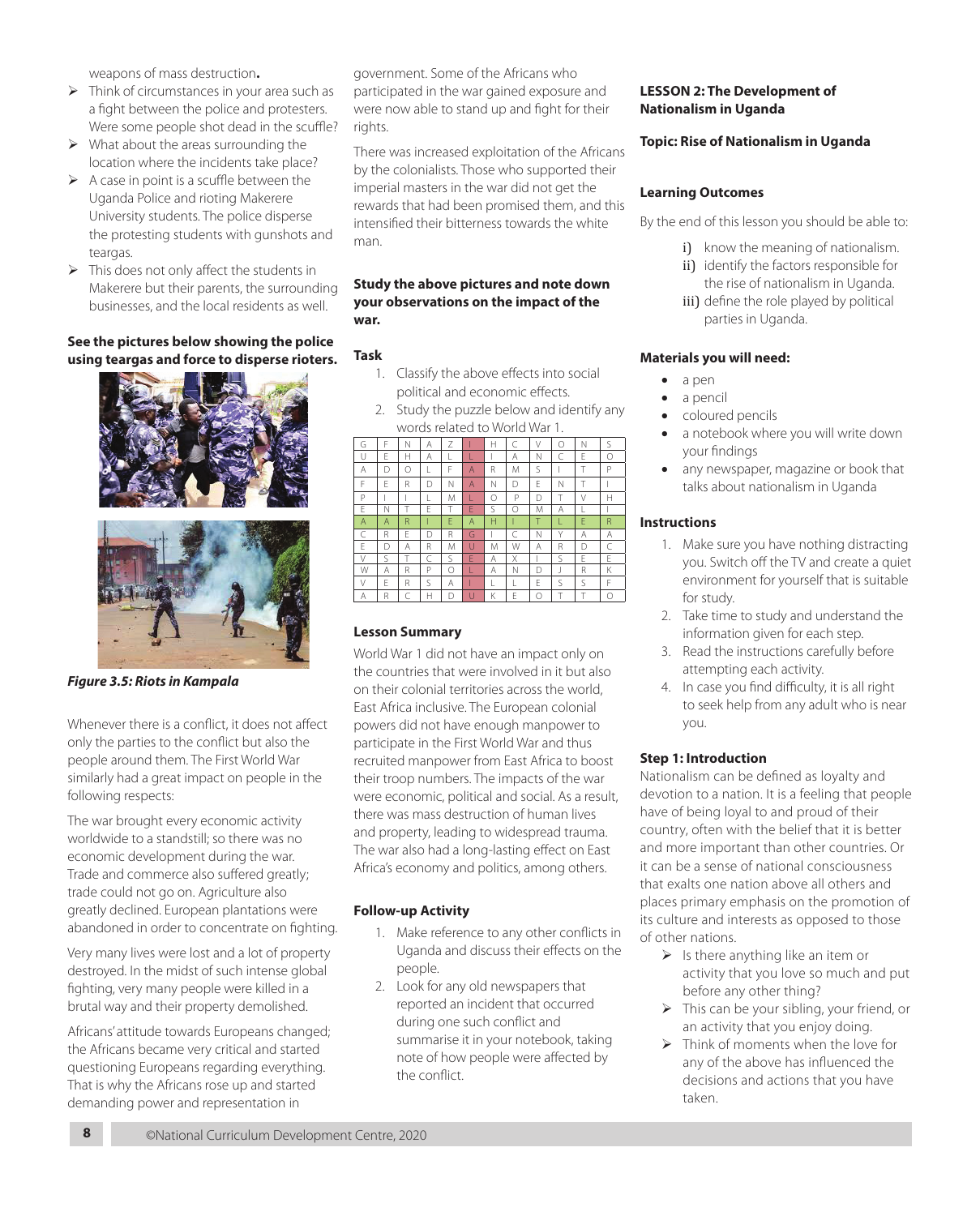**Look at the photograph below and describe what you see with regard to nationalism.**

![](_page_2_Picture_1.jpeg)

*Figure 3.6: A show of nationalism*

After many years of being ruled and controlled by Britain, Uganda, like her neighbouring African countries, felt a deep desire to end all forms of foreign control and influence; they felt a need to take charge of their own political, social and economic affairs. This need stirred a love for their country and set off a wave of efforts to attain independence.

### **Task 1**

- 1. Suggest possible reasons as to why Ugandans developed the spirit of nationalism.
- 2. Ask your parents or any of the elders near you to share with you what happened to Uganda just before independence.

#### **Step 2: Factors responsible for the rise of nationalism in Uganda**

 $\triangleright$  Think of a scenario at your school or a neighbouring school. The school administration has introduced rules that seem harsh and unfriendly to the students. The students therefore decide to resist. This is similar to resistance in the form of nationalism that Ugandans took up after feeling the impact of the oppression inflicted by the colonialists.

The growing grievances by Ugandans towards the colonial state and the economic structures it created paved the way for the rise of men who would lead the agenda for reform and political change. Political parties were organised to force self-rule or independence from a reluctant colonial government.

In Uganda there had been some demands for greater self-rule, but these were mostly expressed by local nationalists surrounding the five constituent kingdoms of the colony. The political parties included the following: The Democratic Party (DP) modelled on Germany's Christian Democrats, which

represented the Catholic population; the Uganda People's Congress (UPC), which was supported mainly by groups from the northern and western parts of the country; and the KabakaYekka (KY) (meaning 'king only'), which was a Buganda nationalist party.

The foreign systems of government that neglected African interests aroused feelings of resistance, resulting in nationalism. There were unfair colonial policies of taxation, forced labour and compulsory growing of cash crops, which caused discontent among the Africans, who thus developing a desire to fight for selfrule.

Colonialists had come with developments such as construction of roads and railways. These led to improved means of transport that eased the movement of nationalists. Whenever they wanted to move to sensitise the masses and carry out some of their activities, they would do it with ease.

Formal education also introduced Ugandans to new ideas. They were now enlightened and developed the desire to fight for their rights. The nationalists in the Diaspora also gave support to their countrymen back home.

Christianity also led to the rise of nationalism. Christian missionaries came with the aim of preaching against the ills in society like slave trade, forced and unpaid labour, corruption and all inhuman acts. The nationalists, therefore, based themselves on this to rise up and fight against these inhumanities that were majorly inflicted on them by colonialists.

Uganda was characterised by ethnic and tribal divisions. These divisions, however, were a unifying factor that brought Ugandans together and they were able to fight for selfrule.

### **Task 2**

List some of the grievances that Ugandans had against the colonialists.

Reflect on the colonial administrative systems you studied previously, and state the system that was used by the British in Uganda. What were some of the shortcomings of that system?

#### **Step 3: Role played by political parties**

Parties trained leaders who helped to mobilise the masses to demand independence. They sensitised and educated Ugandans on the politics in the country. This aroused political awareness in Ugandans and everyone developed the spirit to fight for self-rule.

![](_page_2_Picture_22.jpeg)

*Figure 3.7: A political rally*

Political parties organised peaceful demonstrations to oppose colonial policies like taxation, cash crop growing (forced) etc. They also called for the independence of Uganda and won massive support for the independence movement. They sent representatives to the pre-independence negotiations and last-minute constitutional preparations. Through constant participation, they took up common positions on the issues under discussion and requested self-rule.

![](_page_2_Picture_25.jpeg)

*Figure 3.8: A peaceful demonstration*

They also mobilised funds to finance political activities, including campaigns for the preindependence elections.

Party slogans and songs became key attractions for large gatherings. This made the flow of information about the struggle very easy. The parties recruited the youths into active party service, thus training a generation that was to lead Uganda to independence. In this generation were people like Jehoash Mayanja Nkangi, Ignatius Musaazi etc.

Violent action organised by the various parties pressured the colonialists to grant independence. Boycotts, attacks on foreigners and torching (burning) of houses all sped up the process to decolonise Uganda.

### **Task**

Carry out research about the following parties and discuss their activities in the struggle for the independence of Uganda: UNC, UPC, DP, and KY.

Write short notes about the following personalities highlighting their role in Uganda's struggle for independence:

- Ignatius Musaazi
- Apollo Milton Obote
- Benedicto Kiwanuka

### **Chapter Summary**

Deep feelings of anger and resentment developed owing to the conditions that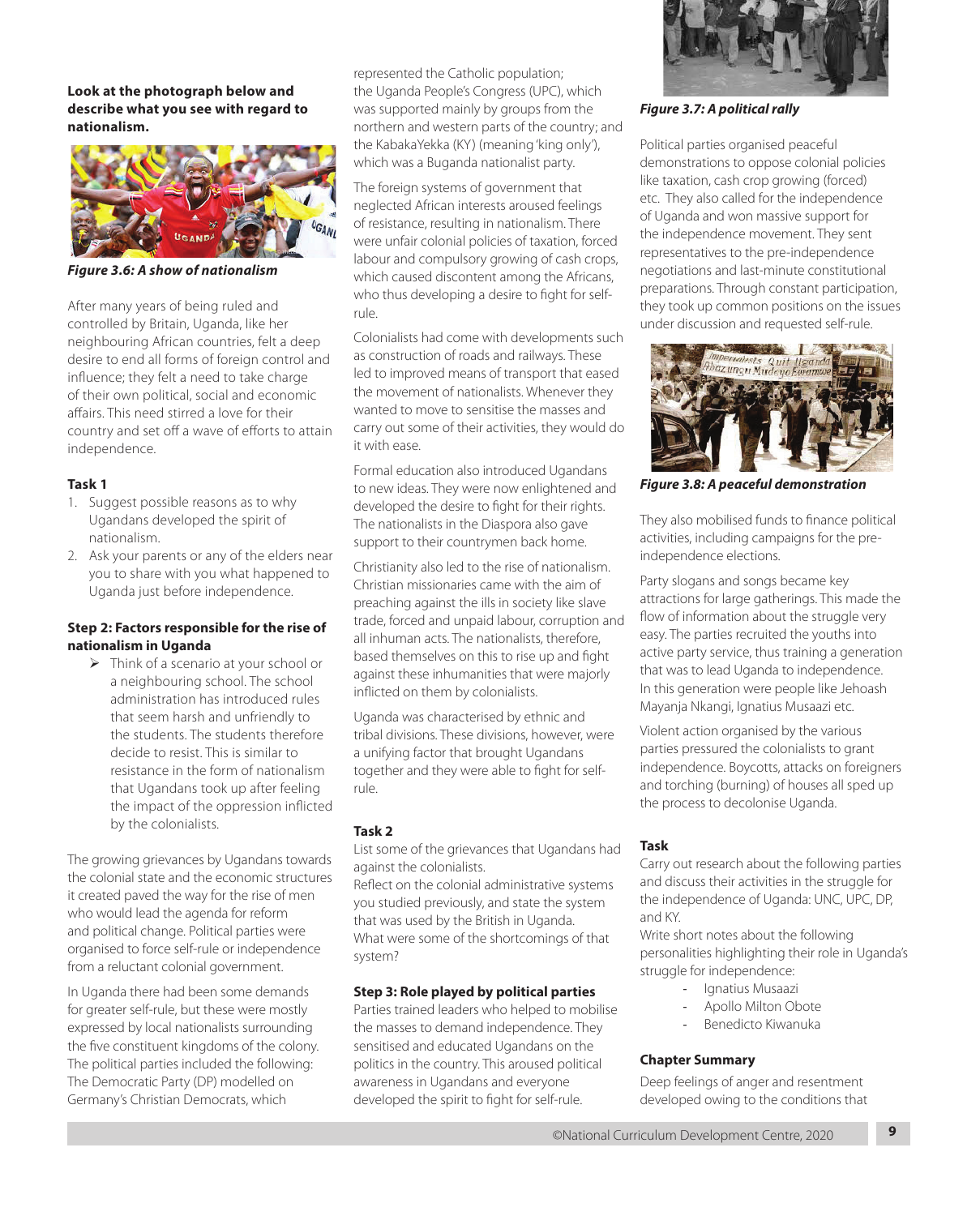Ugandans were subjected to by the colonial administrators. The people who had attained western education took on the role of mobilising their fellow Africans to fight for selfrule. This led to the formation of political parties that saw Uganda getting her independence in 1962.

## **Follow-up Activity**

Mention the difficulties faced in the struggle for independence in Uganda and hand in this work to your teacher when schools re-open.

# **LESSON: The Devonshire White Paper Topic 3: The Devonshire white Paper (1923)**

### **Learning Outcome**

By the end of this lesson you should be able to:

- i) know the meaning of the Devonshire White Paper.
- ii) identify the reasons why the Devonshire White Paper was issued.
- iii) state the terms of the Devonshire White Paper.
- iv) outline the effects of the Devonshire White Paper.

### **Materials you will need**

a textbook

a pen

a notebook

### **Instructions**

- 1. Make sure you have nothing distracting you. Switch off the TV and create a quiet environment for yourself that is suitable for study.
- 2. Take time to study and understand the information given for each step.
- 3. Understand each activity before you attempt it; it is then that you will easily approach the tasks given.
- 4. Read the instructions carefully before attempting each activity.
- 5. In case you find difficulty, it is all right to seek help from any adult that is near you.

# **Step 1: Introduction**

- $\triangleright$  What comes to your mind when you hear the term "White Paper"?
- $\triangleright$  Anyone would straightaway think of a paper with information written on it.
- $\triangleright$  Think of any written official document, such as an agreement over something.

 $\triangleright$  The Devonshire White Paper was, therefore, an agreement of some sort. A "White Paper" is an authoritative document or guide that informs readers briefly of a difficult issue and presents the issuing body's viewpoint on the matter. Its purpose is to help readers understand an issue, solve a problem or make a decision.

## **Step 2: Reasons for the issuance of the Devonshire White Paper in 1923**

The Devonshire White Paper was a document written in March 1923 during a conference in London by the colonial secretary Victor Cavendish, the ninth Duke of Devonshire, regarding the status of settlers and natives in Kenya Colony **(see Figure 3.9 below).** The paper stated that whenever the interests of the native Africans clashed with those of Asian, European or Arab settlers, those of the Africans should prevail. Although the paper had little effect on the welfare of native Africans, it still set a standard for future conflict resolution between the various groups living in the colony.

![](_page_3_Picture_27.jpeg)

*Figure 3.9: Devonshire White Paper meeting*

### **Task 1**

- 1. Why do you think it was called the Devonshire White Paper?
- 2. Identify the key parties that took part in the Conference of March 1923.
- 3. Carry out research and find out the key events that led to the signing of the Devonshire White Paper.

## **Step 3: Terms of the Devonshire White Paper of 1923**

- 1. The Kenyan Highlands were exclusively reserved for the white settlers.
- 2. The Asians were allowed to elect five members to the Legislative Council (Legco) but were not put on the same voters roll as the whites (on a

communal basis).

3. The Legislative Council was to have eleven Europeans, five Asians, one Arab and one missionary to represent African interests. **See Figure 3.10 below.**

![](_page_3_Picture_38.jpeg)

*Figure 3.10: The Legco of Devonshire*

- 4. There were to be no more restrictions on Asian immigration into Kenya since they were also subjects of the British Empire.
- 5. There was to be no more racial segregation or discrimination in all residential areas. Settling in these areas was now to be open to all people – Africans Asians and Europeans alike.
- 6. A missionary (Dr Arthur) was to be nominated to the Legislative Council to represent the interests of the Africans.
- 7. Africans were allowed to be members of the local councils.
- 8. The Colonial Office in London was to watch over the Kenyan affairs in order to ensure that the interests of the Africans were protected and given first priority.
- 9. The document recognised the contribution made by the European community to the development of Kenya.
- 10. However, the document also warned the settlers against making further advances towards self-rule. It made it clear that all racial groups must gradually work towards this goal.
- 11. The paper clearly stated that Kenya was primarily an African territory and that the interests of the Africans were paramount.
- 12. It also stated clearly that the settlers would no longer have a controlling influence on the government (so that it would always serve the settlers' interests).
- 13. The paper ruled out any constitutional changes in favour of the settlers.

# **Task 2**

1. Which party benefited a lot? Support